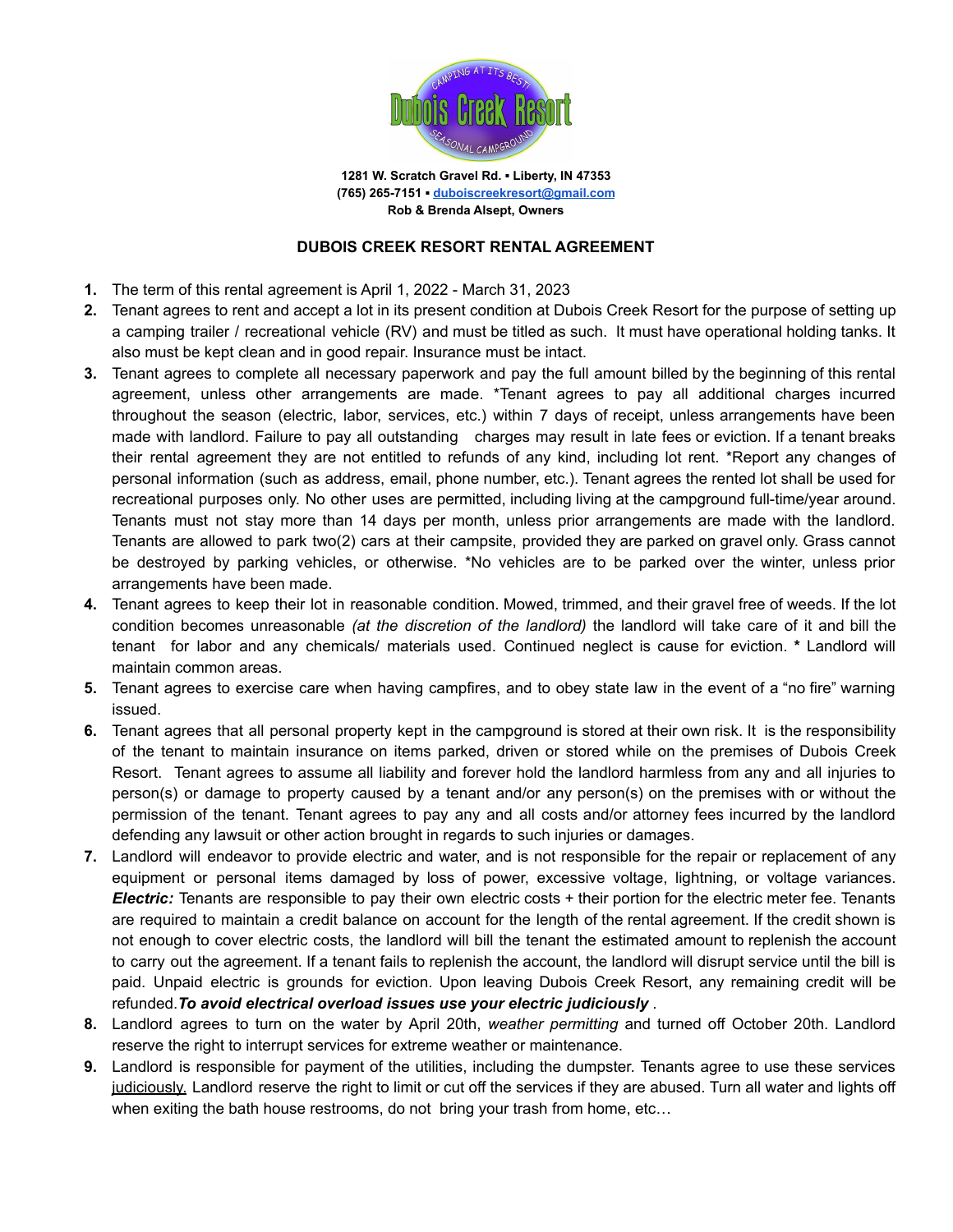**10. NO BUILDING OF ANY TYPE SHALL BE PUT UP WITHOUT PRIOR APPROVAL FROM LANDLORD,** this includes but not limited to sheds/storage buildings which must be of the "RUBBERMAID" variety *(no metal or wood).* **Decks/Awnings:** Decks must be built of treated lumber and also must be pre-approved by the landlord. All construction must be on block only, No digging holes of any kind! **They must be kept in good repair \*\*Keep in** mind anything that you build/or have built on your lot is temporary and MUST BE REMOVED if/when you leave Dubois Creek Resort!! \*\*IF you plan to sell your camper please notify us.. DO NOT advertise your lot with your **camper!**

## **11. TOILET FACILITIES: All toilet facilities that hold human waste must be connected to a holding tank, designed for that purpose. The tank must be emptied at the dump station.**

- **12. PETS:** We welcome your pet providing rules below, but not limited to are as follows:
	- **-** Your Pets must be on a leash/tethered and under control at all times
	- Tenant is to contact landlord with any issues
	- **-** You must clean up your pet's waste
	- **-** You must keep your dog(s) from barking continuously
	- **-** NO pit-bulls, Rottweilers or potentially aggressive dogs are allowed on the premises. Landlord has final say.
	- **\*** Having a pet on the grounds is a privilege which can be revoked at any time.
- **13. GUESTS:** Guests are welcome. Tenant is responsible for the submission of the guest release form. If you have guests spending the night their guest fee must be paid upon their arrival. The Guest Release Form may be obtained from our website [www.duboiscreekresort.com.](http://www.duboiscreekresort.com) *(click on the Member Info tab)* **\***Adult children, Grandchildren, Grandparents, Parents and children under 14 years of age are no charge. *Tenants are responsible for their guest(s) behavior. This is a family oriented campground any inappropriate behavior will not be tolerated.*
- **14. QUIET TIME:** Quiet time is 12:00 Midnight to 8:00 AM. During this time, there shall be no loud noises (yelling, loud music, bug zappers, barking dogs, power tools, and so on). Three documented violations of quiet time will result in eviction.

## 15. GOLF CARTS: The use of golf carts on Dubois Creek Resort property is a privilege, which will be revoked **if the golf cart rules are not followed!**

- **-** You must have liability insurance on your golf cart from the beginning and throughout each season
- A licensed driver is to be in the front seat of the golf cart at all times while in operation.
- **-** All manufacturer safety devices must be in proper working order
- **-** Only the number of people the cart was designed for shall ride in the cart
- **-** All pedestrians have the right of way Please drive slowly and be aware of your surroundings
- **-** The golf cart owner is responsible for any damages caused by their cart
- **-** Drive on the roads only
- **-** Night Driving All carts must have securely mounted headlights and must be turned on at dusk.
- **-** All carts are to be parked in the designated area while at the pond. **No driving around the pond.**
- **-** *Scooters, 4-wheelers, UTV,s, etc.. are prohibited*
- **16. GRAVEL:** If you are going to park cars anywhere on your lot, the area must be graveled. Tenants are responsible for the cost of additional gravel and must be purchased through Dubois Creek Resort. Payment is required prior to ordering. All Tractor work is to be done by Dubois Creek Resort *(Standard Labor rates apply)*. Once gravel has been delivered it becomes the property of Dubois Creek Resort. All retaining systems must be approved by Dubois Creek Resort and once installed becomes the property of Dubois Creek Resort. **The operation of any equipment by persons not authorized by Dubois Creek Resort is strictly prohibited and is grounds for eviction!**
- **17. BOATS:** Boats may be kept on tenants campsite, only if approved by the landlord. Any spot where a boat will be parked must be graveled. All other boats are to be parked in the boat parking area, storage fee applies*.* Tenants will be assigned a boat lot number. If someone parks in your assigned lot please notify the landlord.
- **18. FIREWOOD:** Due to the known pests and pathogens that affect forests, no firewood is to be brought into the campground, therefore must be purchased through Dubois Creek Resort. No Exceptions!